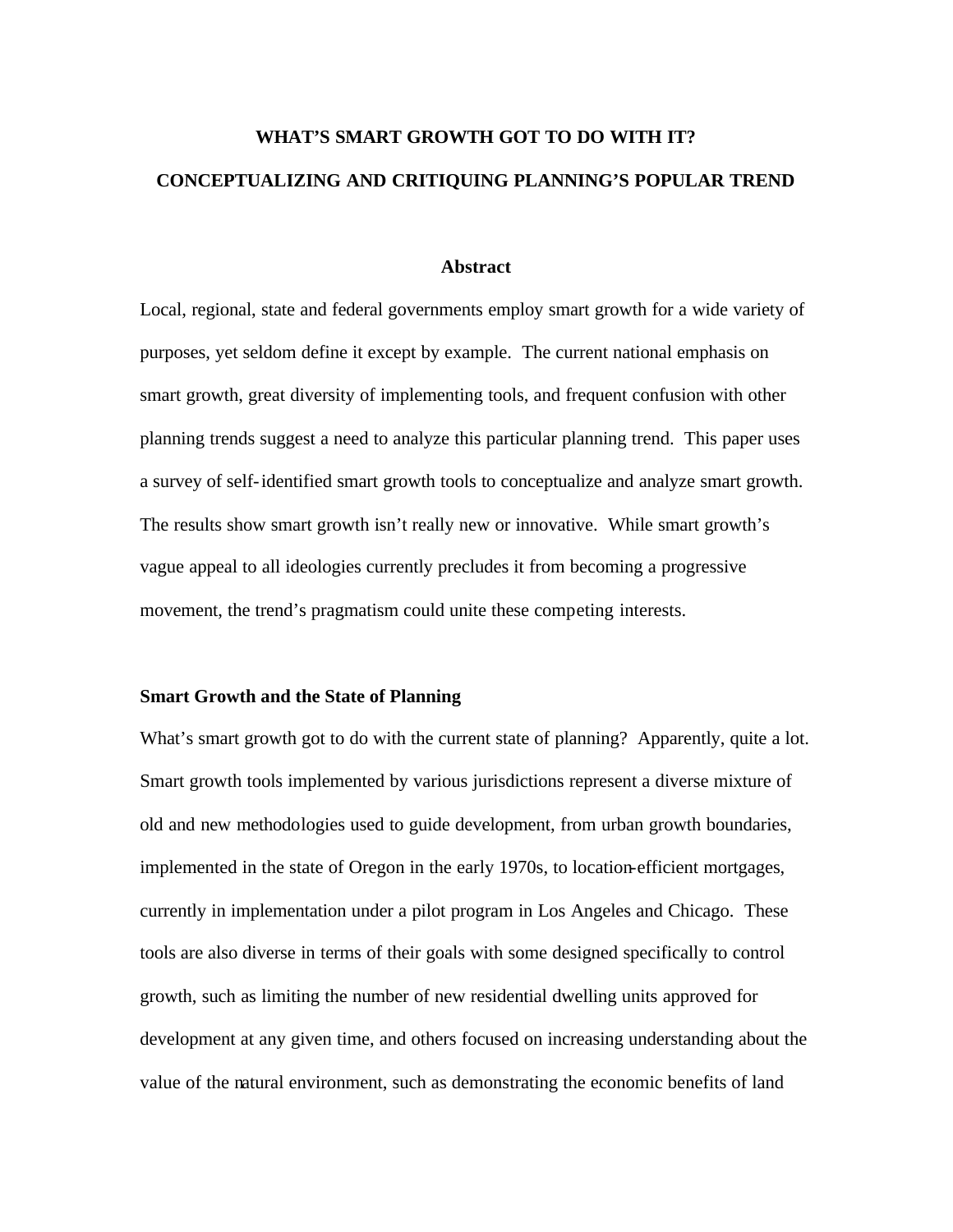preservation. Still others urge regional cooperation, recognizing the interconnectedness of human impacts to today's environment, or support urban gardens, in a nod to urban sustainability.

Although smart growth seems to be something everyone agrees on, it is seldom defined except by example<sup>1</sup>. It's become a catch-all for desirable planning programs and policies and refers to both specific implementation tools and strategies that proactively direct growth, as well as the processes retroactively undertaken in response to low-density exurbanization or "sprawl." It is praised for saving taxpayer and developer money, benefiting property owners through land use protections that increase property value, conserving the environment, positively impacting the business arena through ensuring a healthier and more attractive physical climate for workers, facilitating historic preservation and protecting farmland, and addressing demands for development. There is a growing sense that it can play an important role in achieving the goals of developing and maintaining livable communities. Yet what smart growth tries to accomplish is thus development – with implications of improved quality of life and environmental protection – versus mere urban growth or economic expansion per se. But make no mistake, smart growth is about growth.

But is it really a progressive, radical movement? The mere semantics of the term smart growth connotes positive planning and development. Yet the current emphasis on smart growth across the country, the great diversity of smart growth tools, and frequent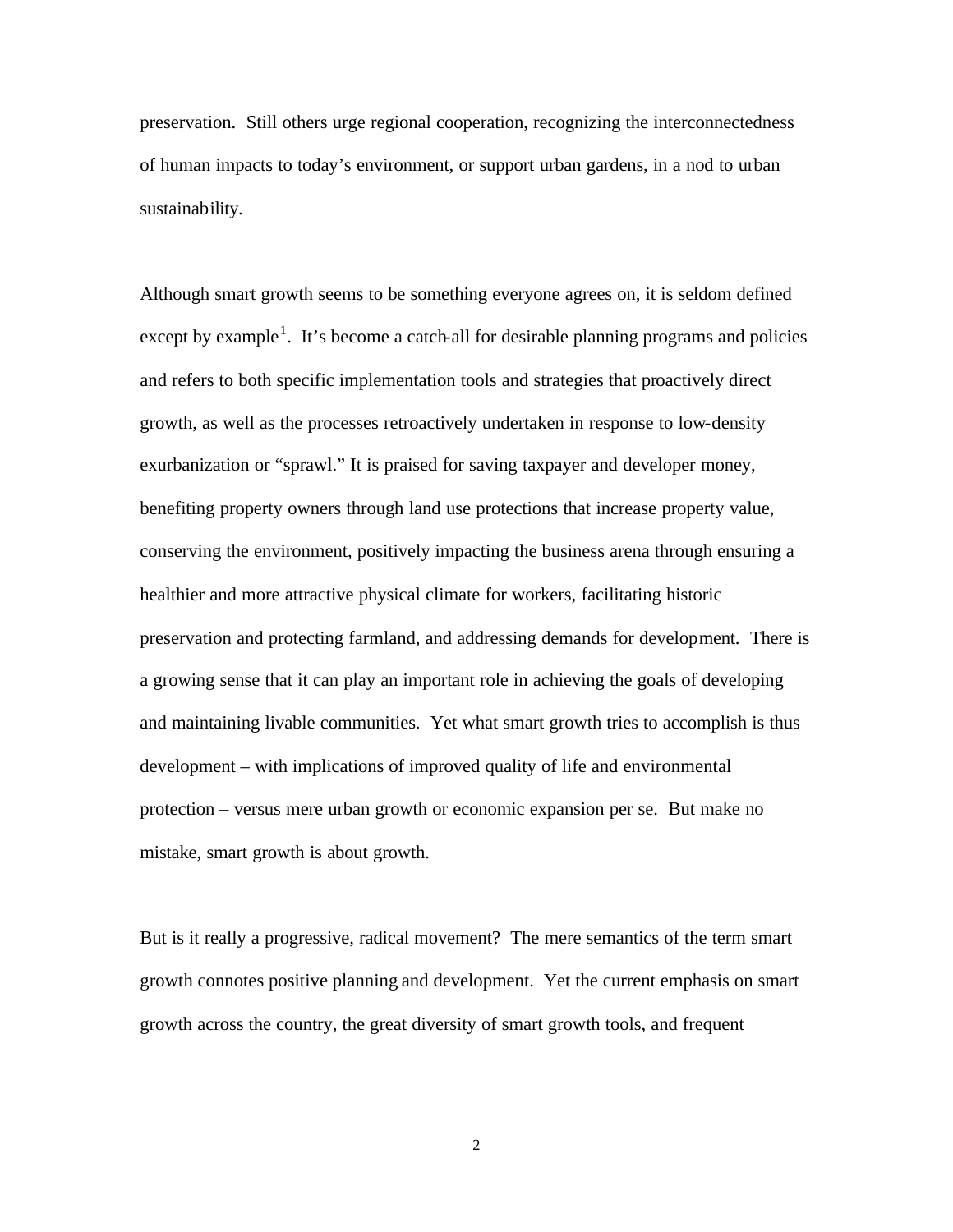confusion with two other planning trends suggest a need to make sense of this particular trend in planning practice.

This paper attempts to provide a critical and conceptual analysis of smart growth, including a categorization of collected smart growth tools and illustration of the underlying strategic mechanisms. This leads to a discussion of the patterns and limitations of smart growth as a whole. A commentary on what smart growth could become concludes the paper.

## **Characterizing Smart Growth Tools**

A literature and web survey of government-implemented smart growth tools, undertaken over a three-month period, yielded more than 90 self-defined examples. These tools were then characterized according to primary purpose and implementation mechanism, two critical dimensions that represent how smart growth works: primary purpose, implementation mechanism. The 8 primary purposes include: directing growth; preserving land; reducing auto dependence; controlling rate/amount of growth; redesigning communities; altering perception of the environment; encouraging regional cooperation; and altering the housing market. Tools were classified as incentive-based if they were implemented through the use of government-sponsored incentives, or other voluntary programs, including goodwill; as market-based if they operate within or modify the market and create demand for tools that in turn foster smart growth; and as regulatory if compliance is required of all participants. For example, expedited permitting processes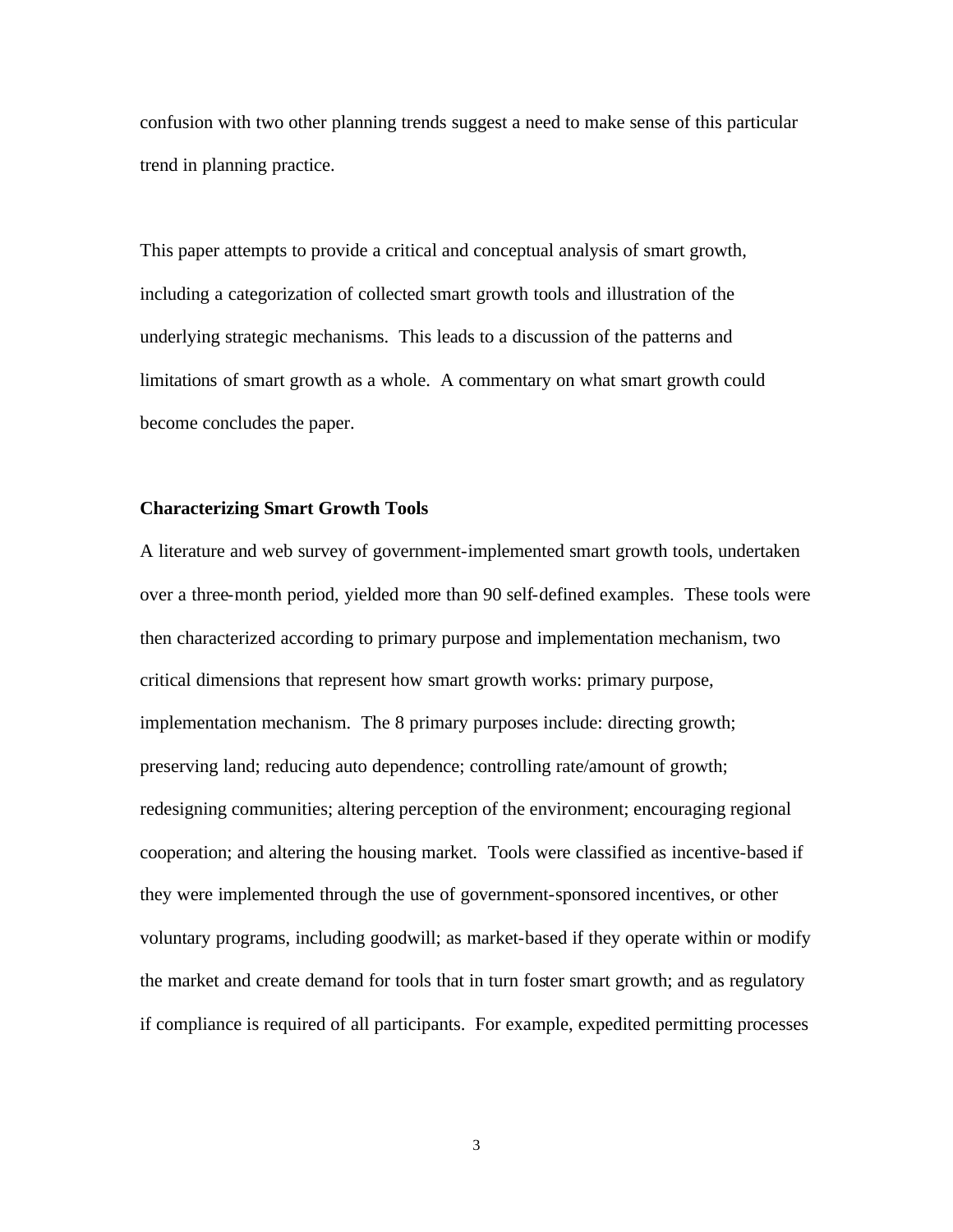and reduced fees act as incentives to encourage development in targeted areas, while taxes used to purchase and preserve open space reflect market value.

Table 1 provides a brief descriptive listing of tools identified in the course of this research, according to purpose and mechanism. Most tools are either incentive-based or regulatory, with relatively few market-based tools.<sup>2</sup> About half of all tools identified may be classified under the purposes of either directing growth or preserving land.

## [Insert Table 1 here.]

The relationships between purpose and mechanism show that incentive-based tools tend to emphasize directing growth and redesigning community, while regulatory tools control growth and encourage regional cooperation. Preserving land represents a historical focus for managing growth and is not surprisingly addressed fairly evenly by incentive-based, market-based and regulatory tools. A newer focus, increasing livability, is also represented evenly by implementing mechanism, perhaps because of the broad interest in and relatively large scope of ways to address this purpose. Interestingly, there are no market-based tools to reduce auto dependence, such as graduated pricing for parking. Further, tools to encourage regional cooperation are regulatory only, perhaps reflecting the requirement of a mandate to overcome interjurisdictional competition.

#### **Beg, Borrow or Steal**

The broad spectrum of smart growth tools underscores the fact that smart growth advocates have appropriated a wide continuum of programs and policies from other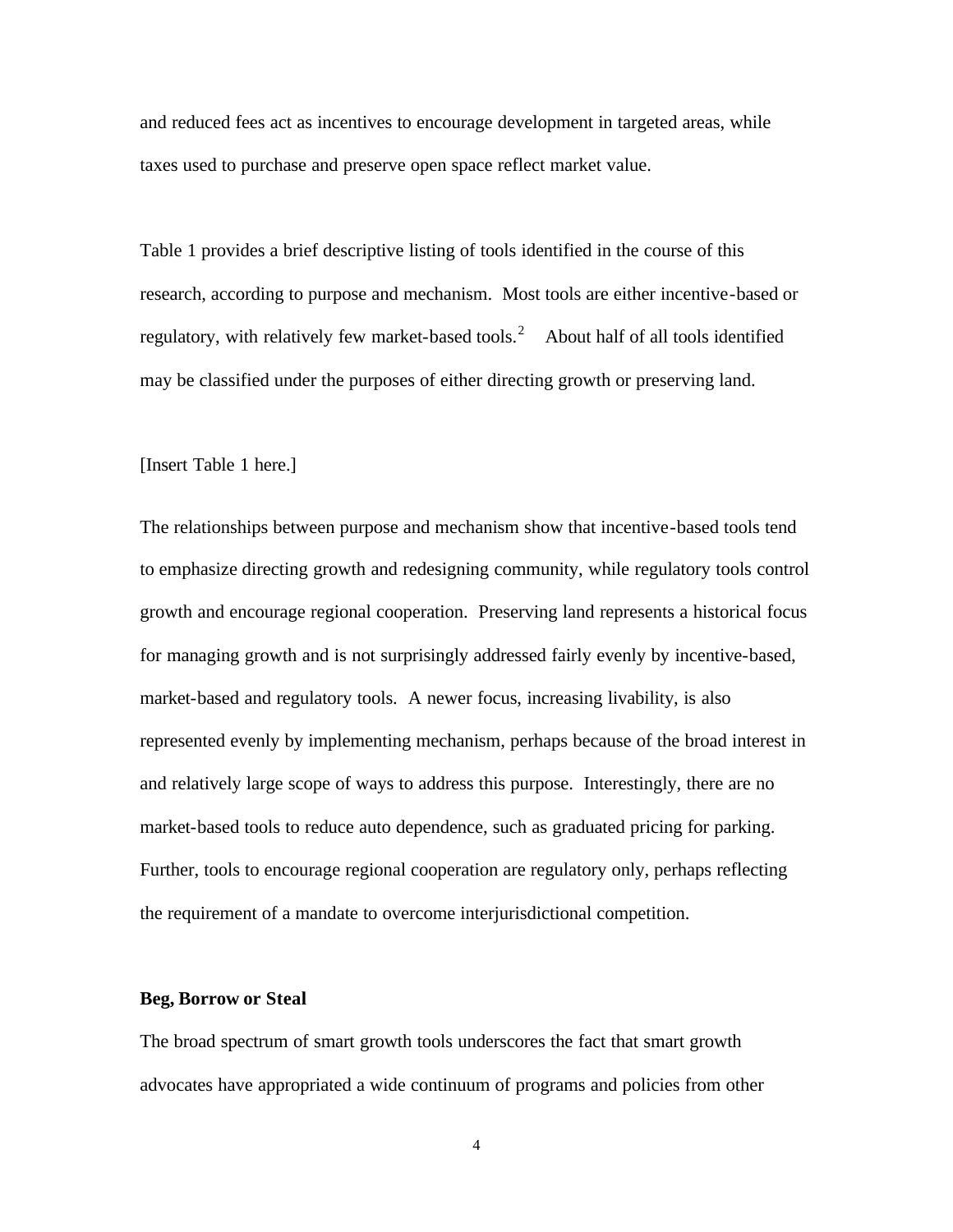planning traditions (Figure 1). For example, municipalities limit the number of new residential dwelling units permitted within a given time frame, easing pressures on water and sewage systems and slowing growth, which in turn reduces air pollution, traffic congestion, and demand for commercial space. Urban gardens provide nutritious food to low- income households, and increase urban green space, capacity to assimilate  $CO^2$ , and youth appreciation for the natural environment. Regional guidance standards or environmental commissions direct growth, link transportation and land use, evaluate the adequacy of infrastructure, and more efficiently allocate limited resources.

# [Insert Figure 1 here.]

Regardless of their desirability, these planning options probably don't constitute smart growth, since most have been in the traditional urban planning toolkit for decades, and others more closely tied, historically and conceptually, to the new regionalism and urban sustainability approaches in planning theory and practice. For example, the smart growth tools of preserving open space and agricultural lands, and limiting auto dependence, call for specific action, rather than addressing the underlying sustainability issues of consumption relative to available resources. Similarly, tools borrowed from new regionalism; such as regional plan coordination and tax base sharing is also separated from their equity, economic, or environmental underpinnings. Because smart growth focuses more on land use and less on the long-term implications that drive the new regionalism and urban sustainability movements, it cannot be expected to achieve sustainability or regionalism, and is thus stymied in efforts to affect greater change.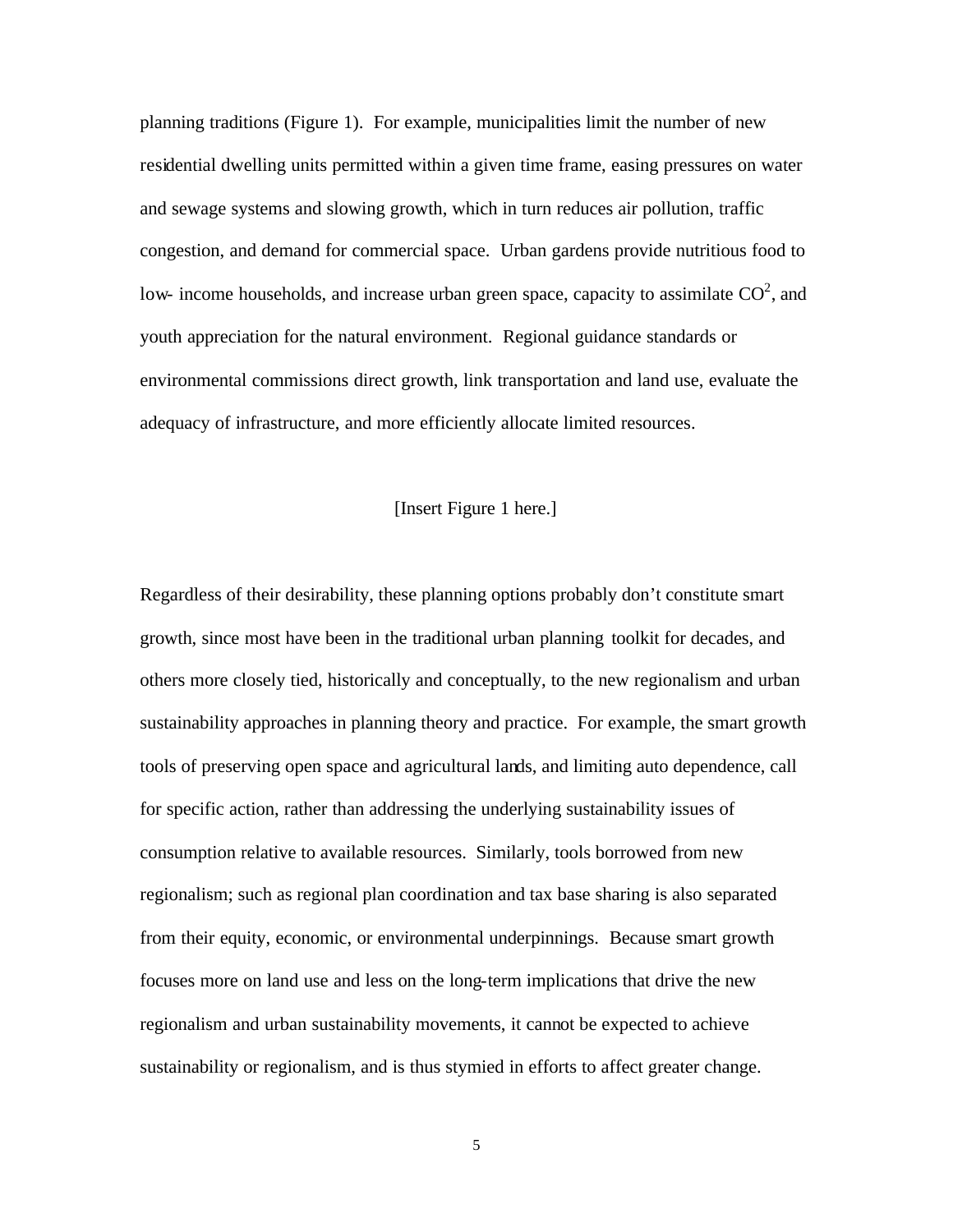#### **Smart Growth or Growth Machine?**

Many of the tools identified are thus not really new at all, rather they represent planning "business as usual" despite being credited as innovations for directing growth in desirable ways.<sup>3</sup> What is new and significant, however, is that there currently appears to be almost universal support to control or direct land development and growth. This excitement may be a simple rhetorical issue – the planning lexicon and positive connotation of the term 'smart growth' provide a way to classify any planning or land use action in a favorable light and garner support for it.

Second, it may be a simple timing issue. Residents currently receive abundant information about the links between quality of life, including air and water quality and access to nature, and the effects of mass exurbanization, and in times of rapid economic growth observe firsthand the changes wrought – traffic congestion, air pollution, and loss of open space – from willingness to invest in growth-promoting urban infrastructure. The negative impacts of growth provide their own impetus to oppose additional growth (Logan, Whaley and Crowder, in Jonas and Wilson, 1999).

Finally, just as postwar models of growth made metropolitan boosters anxious about opportunities for continued expansion 50 years ago current zoning, permitting, and environmental controls work against a purely decentralized land market and enhance development opportunities (Jonas and Wilson, 1999, p.12). While smart growth tools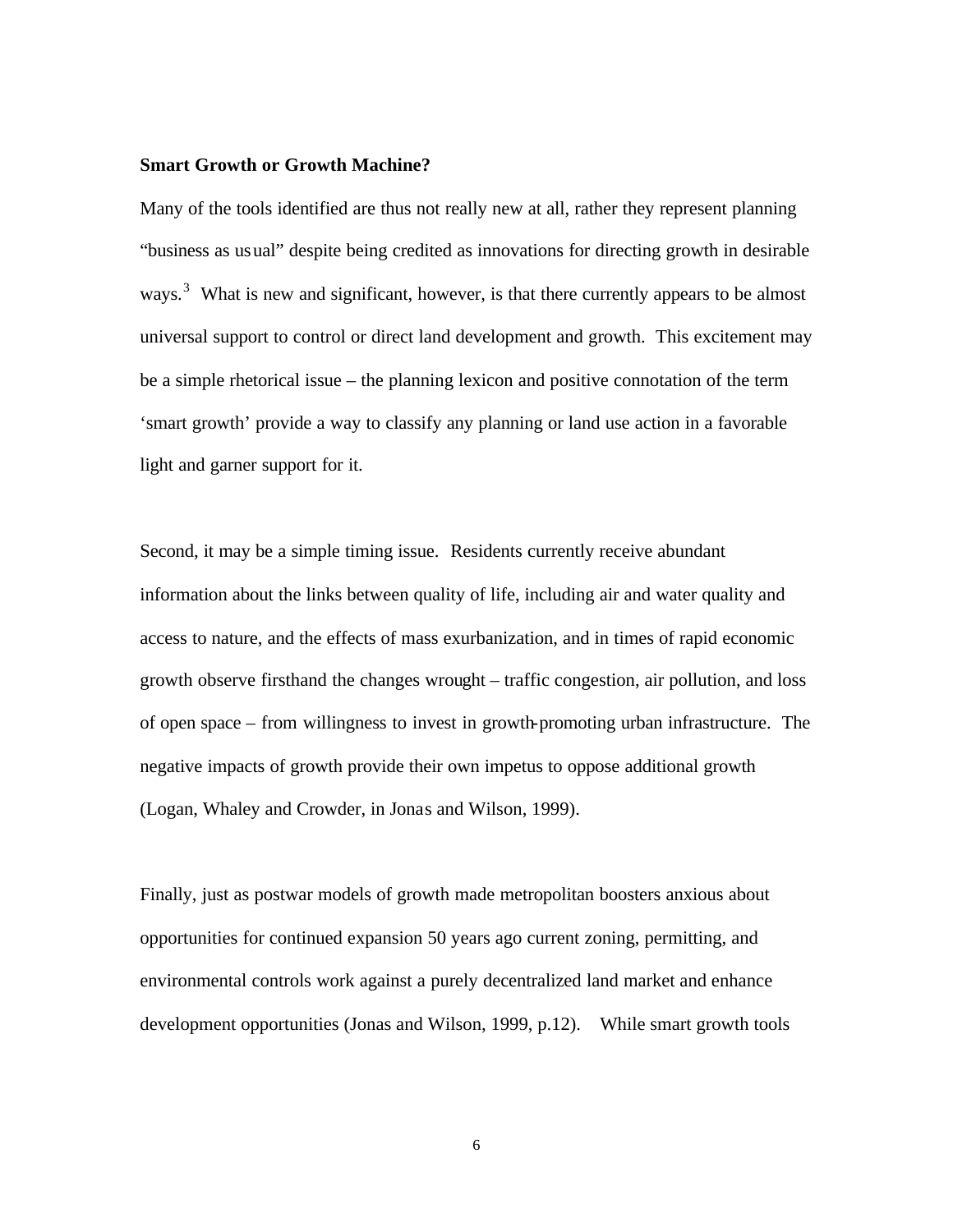may on the one hand limit growth, they also generate growth by making more explicit the terms under which a locality will allow development, reducing developer uncertainty.<sup>4</sup>

#### **The Future of Smart Growth**

Advocates of smart growth assume it refers to their own normative ideology or interpretation of smart growth, yet there is clearly much inconsistency among individual ideologies. Smart growth encompasses both developers who want to minimize risk in the development process, as well as environmentalists who want to constrain development and preserve open space. The current dialogue on smart growth does not uncover these disagreements and varying interpretations, and thus a movement smart growth is meaningless, since it covers the entire spectrum. But could smart growth become a genuine movement, instead of simply a politically convenient term?

In order to become a movement, smart growth needs step back from reacting to individual land use situations, or even land use planning as a whole within a single jurisdiction, and foster a unifying ideological base for determining the appropriate balance between competing land use issues. A smart growth movement that many could agree on is one that recognizes what smart growth supporters share – growth by design, not uncontrolled growth or moratoriums on all growth – and embraces pragmatism in planning. Such a balance might provide for an acre-per-acre split between land developed and land preserved, or require that new development be considered within an overall plan for local sustainability. In any case, its continued land use focus poses problems.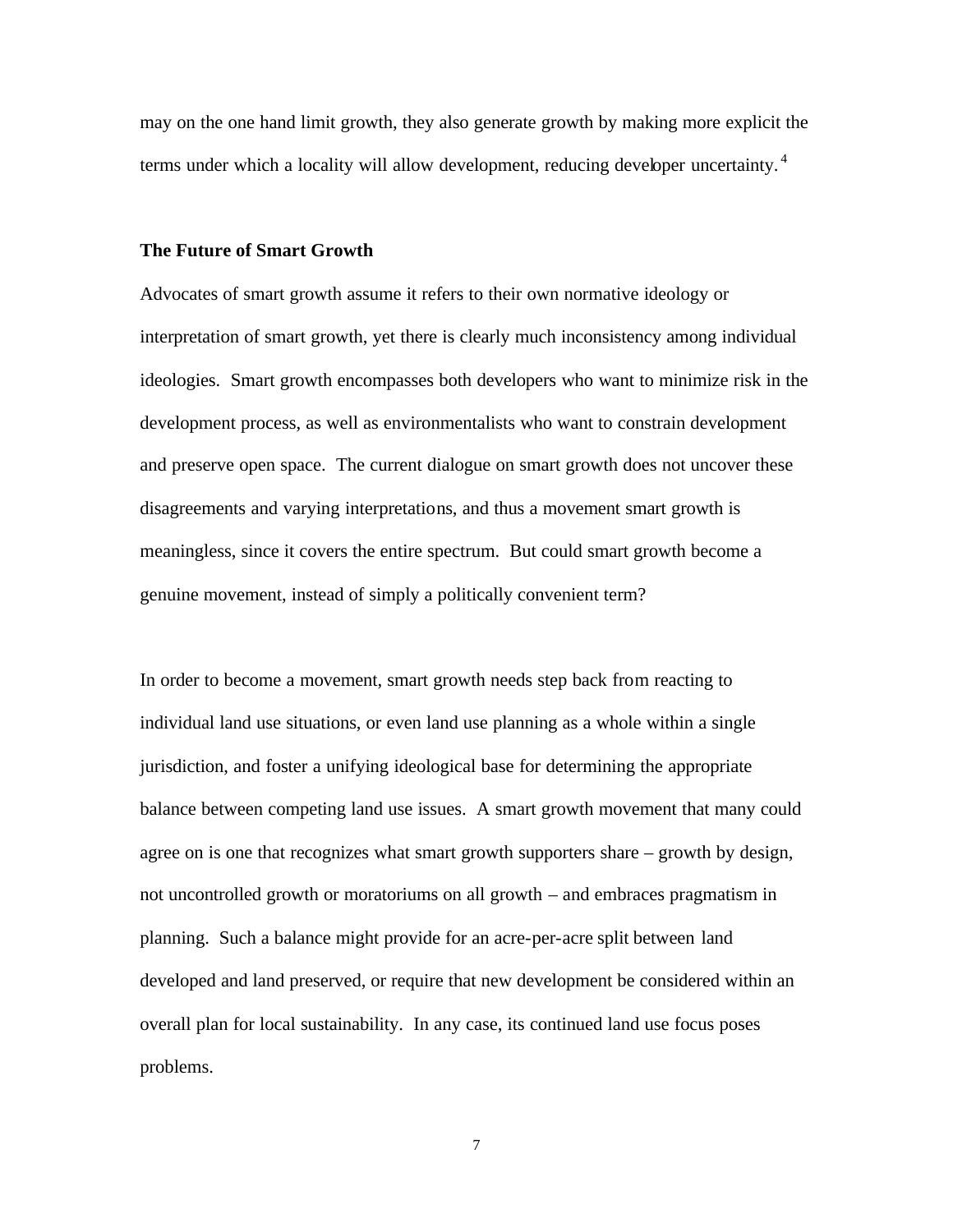Not everyone will support such a movement. Consider the traditional land use tension in United States planning and policy. Those who traditionally eschew compromise in the land use arena – who believe the market is the sole arbiter of value, who feel the property owner alone is the best judge of how to develop his or her land, or who believe the natural environment should not be developed under any circumstances – will not support such a movement.

But those who recognize the role that local government must, indeed does already play in land use will support it. In areas characterized by simultaneously increasing development and conservation pressures, the interested parties are typically more concerned with finding a mutually agreeable solution than fighting relatively immutable federal and state environmental protection requirements. A smart growth movement could take advantage of this solution-driven focus and recognize that growth is, at present, inevitable, but needs to be actively managed, rather than stimulated as in growth machine type business as usual.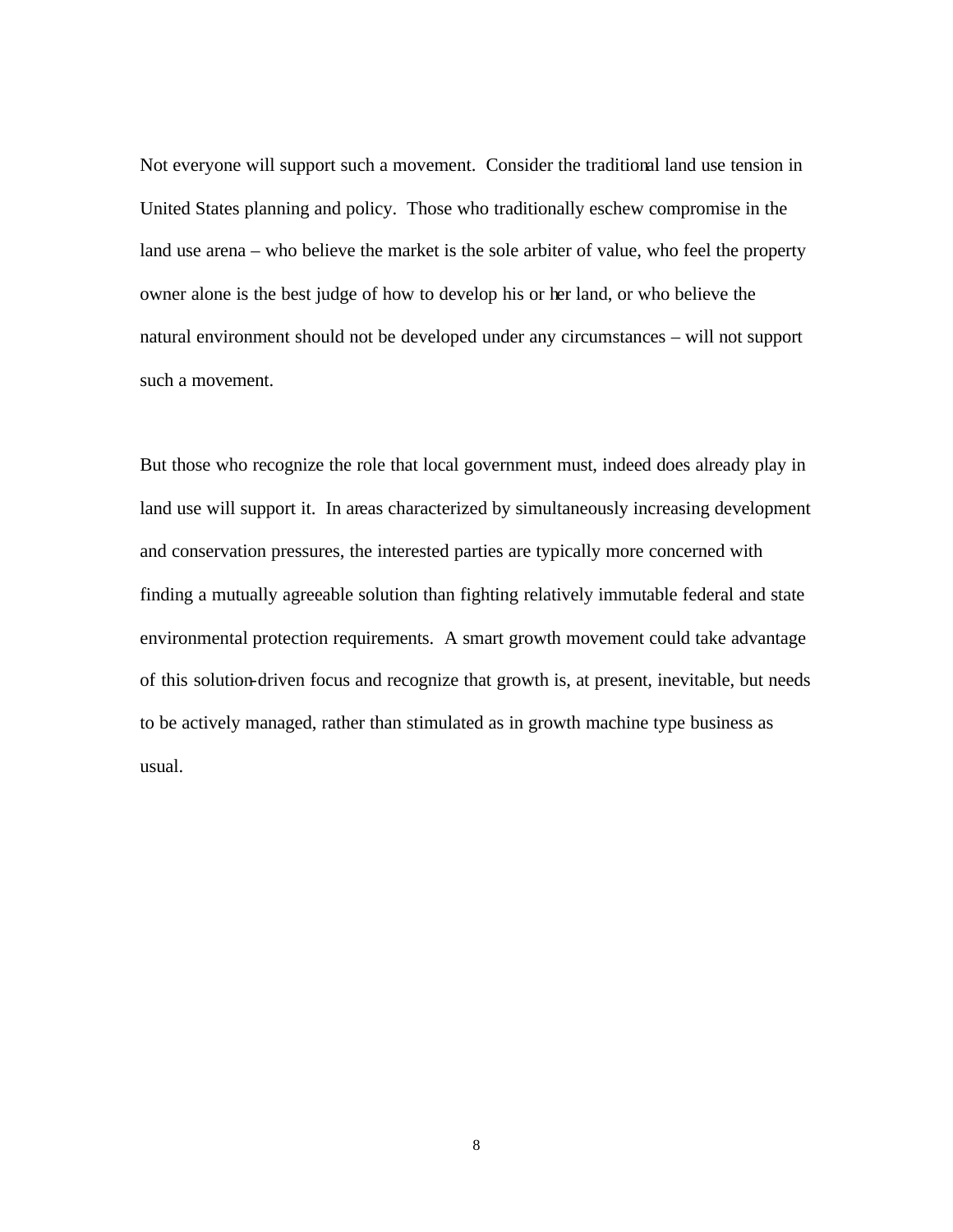

Figure 1:

Examples of Smart Growth Appropriations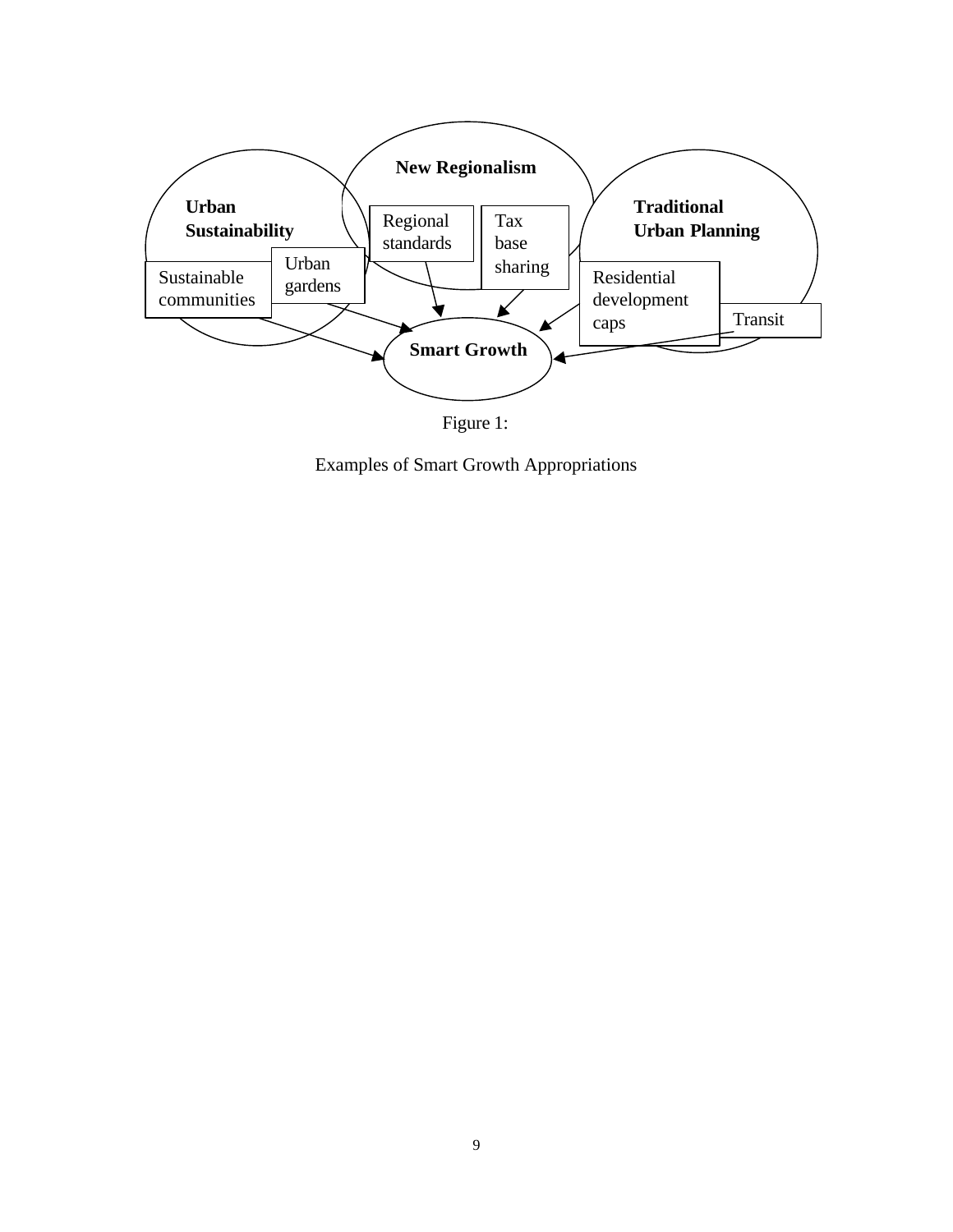# Table 1. Smart Growth Tools Overview

| Purpose                | Mechanism              | <b>Tools</b>                                              |  |
|------------------------|------------------------|-----------------------------------------------------------|--|
| Direct Growth          |                        |                                                           |  |
|                        | Incentive-based        | Urban service areas, Targeted development areas (TDAs),   |  |
|                        |                        | Infill development, Rezoning, High-density/transit-       |  |
|                        |                        | oriented development (TOD), Expedited permitting,         |  |
|                        |                        | Financial assistance for reuse                            |  |
|                        | Market-Based           | Transfer of development rights (TDRs)                     |  |
|                        | Regulatory             | High-density/transit-oriented development (TOD), Urban    |  |
|                        |                        | growth boundaries (UGBs)                                  |  |
| Preserve Land          |                        |                                                           |  |
|                        | <b>Incentive-Based</b> | Conversion taxes, Land conservation density bonus,        |  |
|                        |                        | Clustered development, Performance zoning, Agricultural   |  |
|                        |                        | land conservation incentives                              |  |
|                        | Market-Based           | Transfer/sale of conservation easements, Open space land  |  |
|                        |                        | acquisition, Purchase of farmland easements               |  |
|                        | Regulatory             | Voter control of land development, Sensitive land overlay |  |
|                        |                        | restrictions, Exactions/fees/ land dedications, Clustered |  |
|                        |                        | development                                               |  |
| Reduce Auto Dependence |                        |                                                           |  |
|                        | <b>Incentive-Based</b> | Transit options, Provide housing near work                |  |
|                        | Regulatory             | At-home work provisions, Transportation funding policies  |  |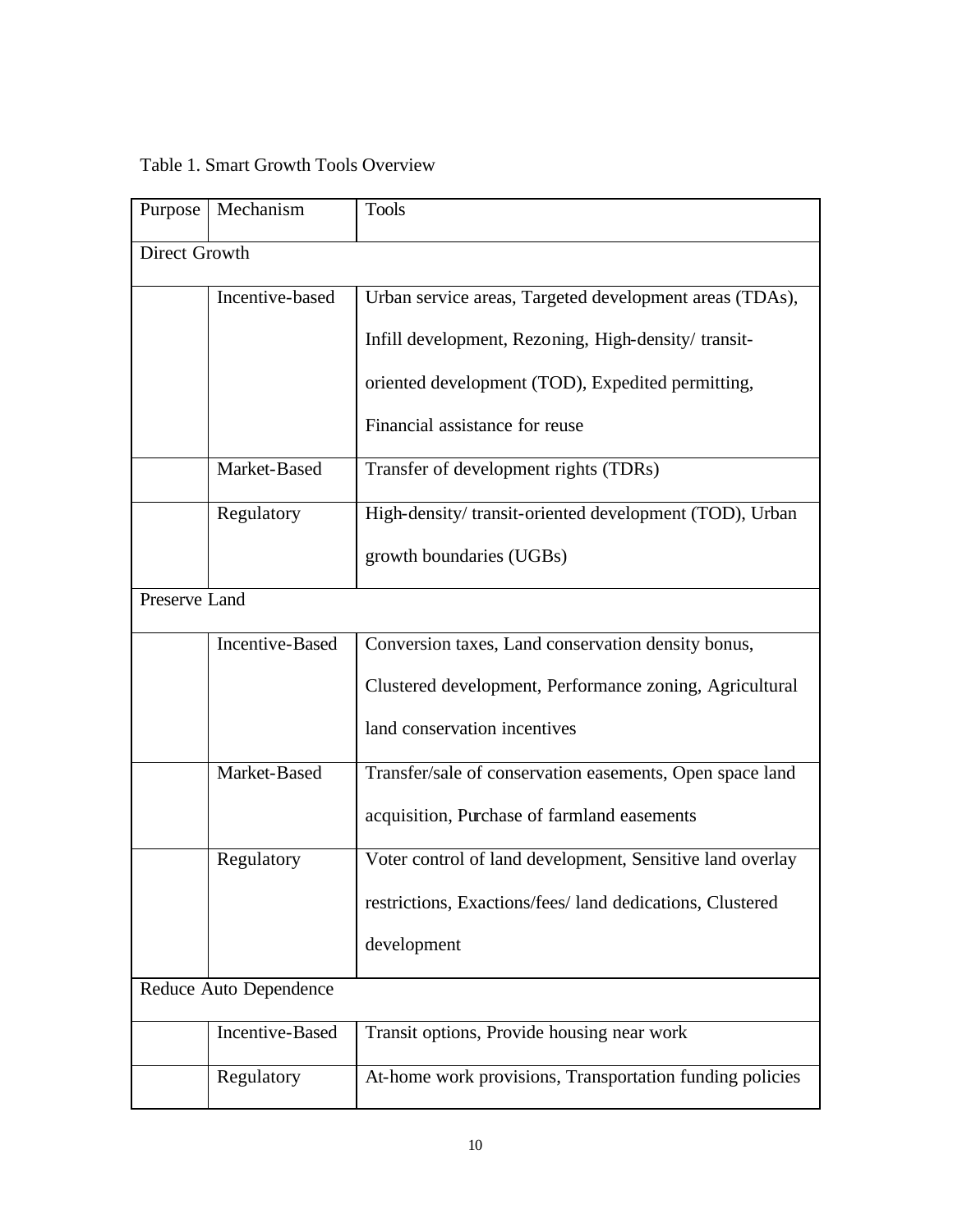| Control Rate or Amount of Growth      |                        |                                                              |  |  |
|---------------------------------------|------------------------|--------------------------------------------------------------|--|--|
|                                       | <b>Incentive-Based</b> | Concurrency, Litigation                                      |  |  |
|                                       | Market-Based           | Fiscal impact analysis                                       |  |  |
|                                       | Regulatory             | Commercial development size constraints, New residential     |  |  |
|                                       |                        | development caps, Concurrency,                               |  |  |
| <b>Redesign Communities</b>           |                        |                                                              |  |  |
|                                       | Incentive-Based        | City/nature integration programs, Sustainable communities,   |  |  |
|                                       |                        | Fund site/building re-use, City center plans                 |  |  |
|                                       | Regulatory             | Sustainable communities, City center plans                   |  |  |
| Increase Livability                   |                        |                                                              |  |  |
|                                       | Incentive-Based        | Community/urban gardens, Provide strong political            |  |  |
|                                       |                        | leadership                                                   |  |  |
|                                       | Market-Based           | Economic benefits of environmental resources                 |  |  |
|                                       | Regulatory             | Attach implementation strategies to plans                    |  |  |
| <b>Encourage Regional Cooperation</b> |                        |                                                              |  |  |
|                                       | Regulatory             | Regional tax base sharing, Regional growth management/       |  |  |
|                                       |                        | infrastructure allocation, Regional coalitions, Standards to |  |  |
|                                       |                        | guide growth, Regional impact analysis, Funds for regional   |  |  |
|                                       |                        | planning                                                     |  |  |
| <b>Alter Housing Market</b>           |                        |                                                              |  |  |
|                                       | Market-Based           | Location-efficient mortgages (LEMs), Energy-efficient        |  |  |
|                                       |                        | mortgages (EEMs)                                             |  |  |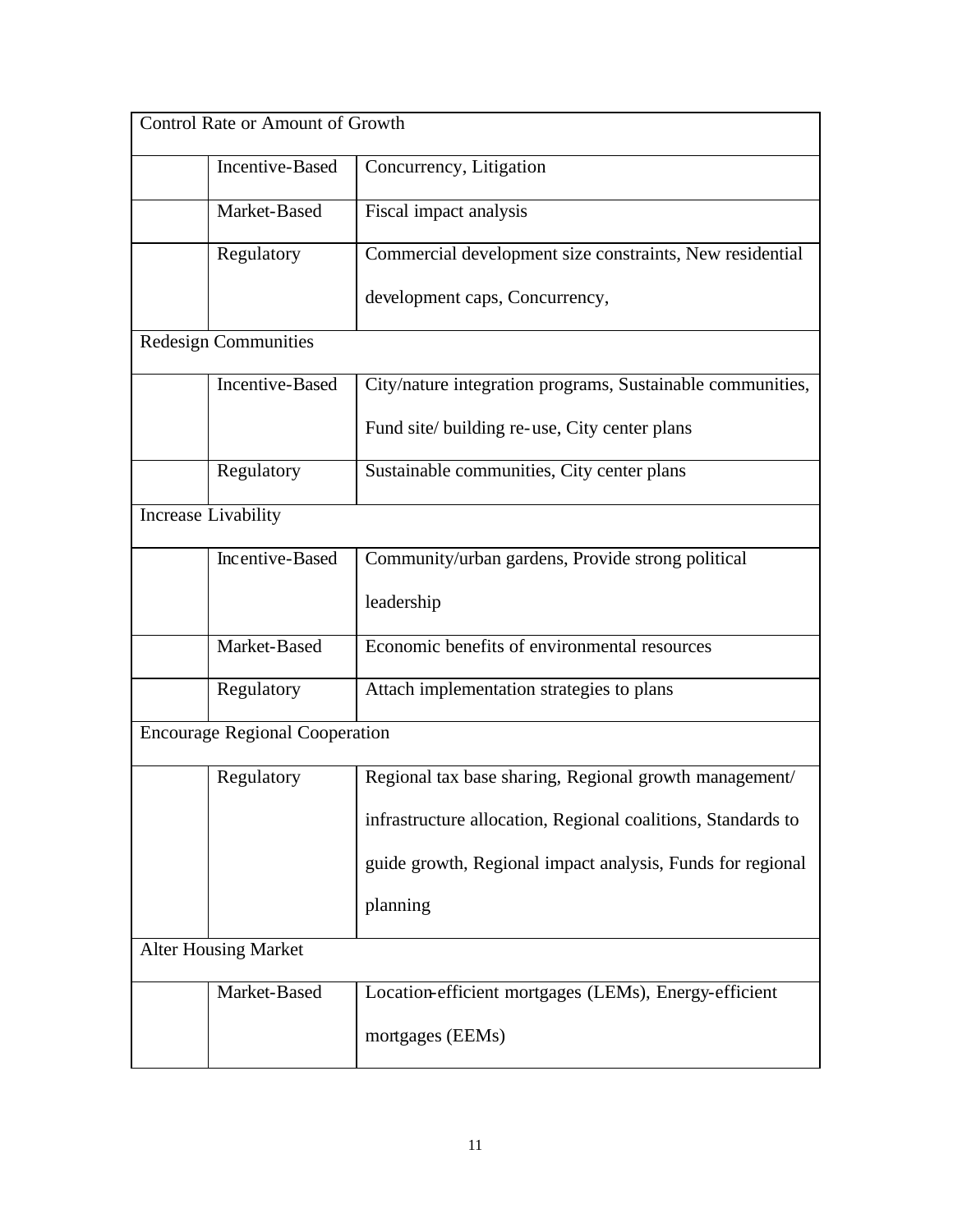<sup>1</sup> Attendees at the 1999 Annual Partners for Smart Growth Conference disagreed over whether it means growth restrictions, or greater freedom for the market to guide growth (Growth/No Growth Alert, November, 1999.)

l

<sup>2</sup> Most tools are implemented at a single level, usually local, followed by state, regional and federal. A single tool may be implemented by different mechanisms at different levels of government.

<sup>3</sup> In 1991 the Greater Pittsburgh Community Food Bank established the Sustainable Food System, teaching the principles and techniques of gardening and providing food to lowincome households. Since 1988, the San Diego Association of Governments (SANDAG) has required regional plan coordination. Beginning in 1982 the State of Florida required state and regional approval of developments for adequacy of public facilities. As early as the 1970s the State of New Jersey has used tax base sharing to compensate jurisdictions negatively impacted by regional planning decisions. Portland, Oregon has had an urban growth boundary since 1979. In 1967, Boulder, Colorado residents began assessing themselves a sales tax, with proceeds used to purchase open space.

<sup>4</sup> The land-use focus of smart growth can thus work at cross-purposes with urban sustainability and regionalism and perpetuate inequities associated with profits derived from land market transactions, as landowners and developers in favored areas continue to reap ever greater benefits stemming from their locational advantage alone.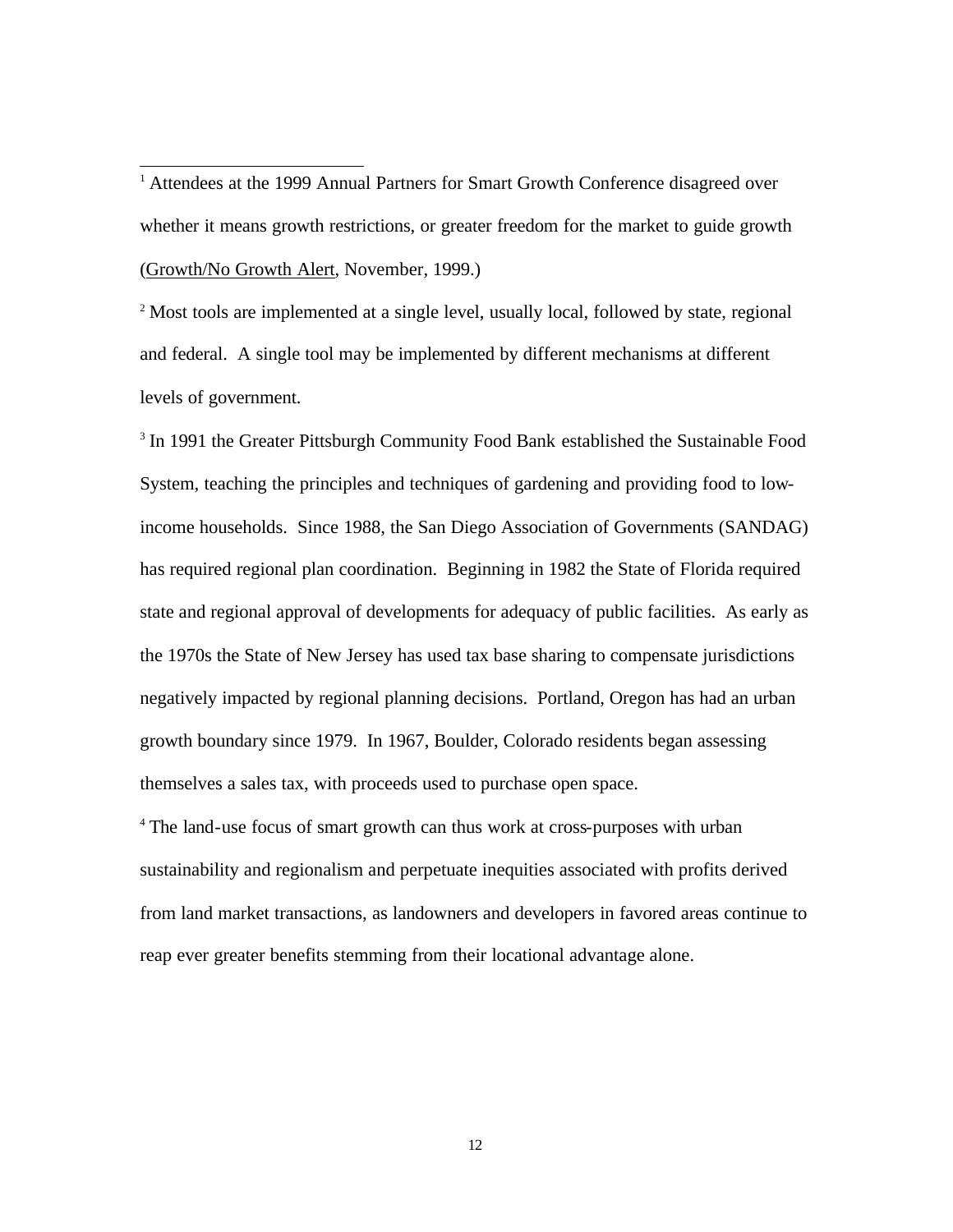# **References**

l

- --. (1999). Cities Focus on 'Smart Growth' Incentives Designed to Counteract Urban Sprawl. *Water Environment and Technology, 11, No.4*, 28.
- --. (1998). From the States Smart Growth in Arizona, New Mexico Subdivisions. *Planning, 64, No.5,* 32.
- --. (1999). How to Stop Sprawl in New Orleans. *Growth/No Growth Alert, 2, No.11*, 3.
- --. (1998.) Smart Growth Saves and Strengthens. *Public Management, 80, No.8*, A4.
- --. (1998). Smart Growth: Why Local Governments Are Taking a New Approach to Managing Growth in Their Communities. *Public Management, 80,No.5,* 5.
- --. (1999). Special Report: Smart Growth. *Growth/No Growth Alert, 2, No.11*, SR-1.
- --. (1998). Sprawl. *Builder, 21, No.9,* 79-89.
- --. (1998). *ULI on the Future: Smart Growth: Economy, Community, Environment.*  Washington, D.C.: The Urban Land Institute.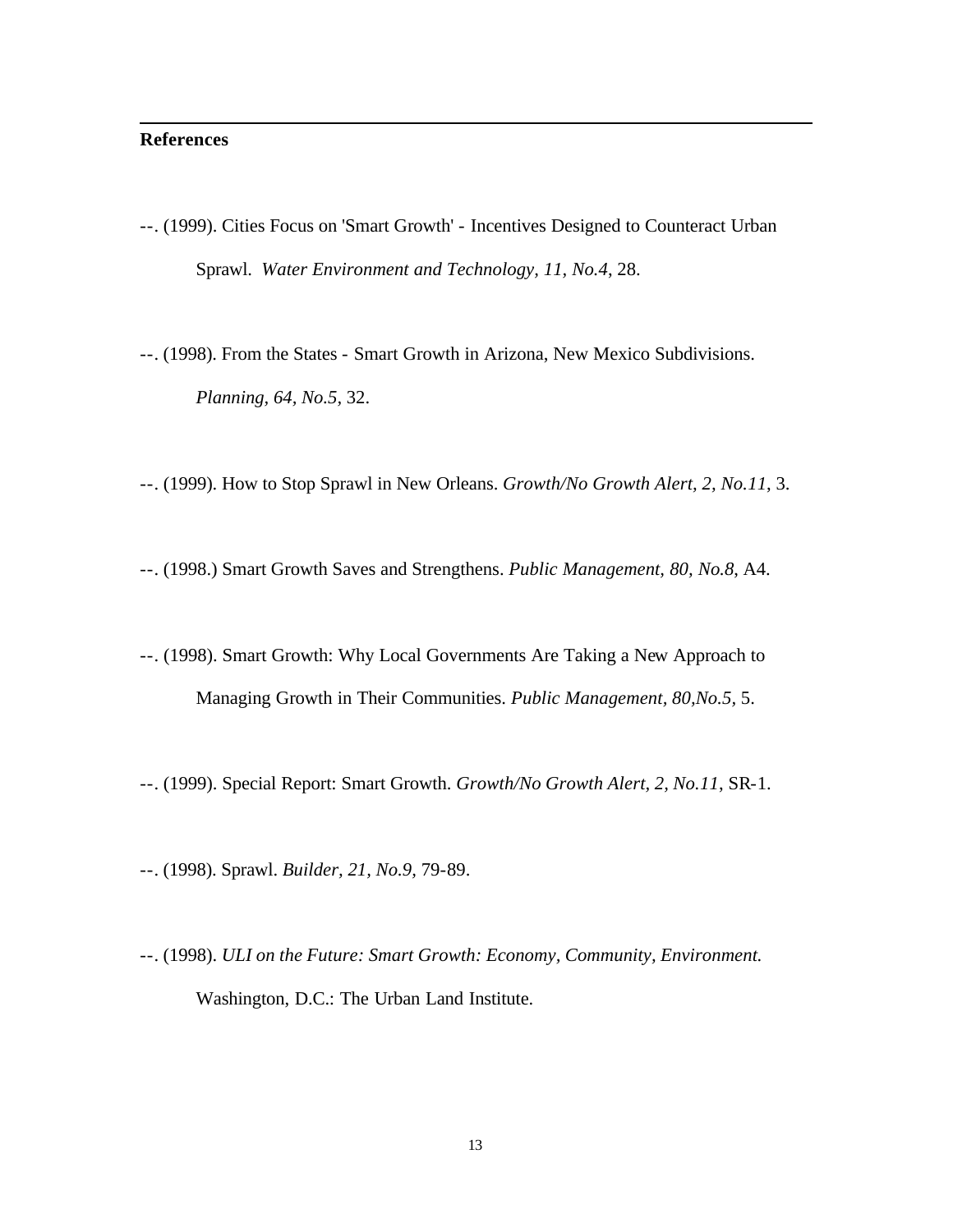American Planning Association. (1998). *Growing Smart Legislative Guidebook: Model Statutes for Planning and the Management of Change, Phases I and II Interim Edition*. Chicago, Illinois: American Planning Association.

l

American Planning Association. (1996). *Modernizing State Planning Statutes. The Growing Smart Working Papers, Vol.1, Planning Advisory Service Report, No.462/463*. Chicago, Illinois: American Planning Association.

Barnes, William R. and Larry C. Ledebur. (1998). *The New Regional Economies: The U.S. Common Market and the Global Economy*. Thousand Oaks, California: Sage Publications.

Bennett, Julie. (1999). Homebodies: Zoning Rushes to Catch Up with Home-Based Businesses. *Planning, May,* 10-15.

Brauer, David. (1999). Wheel Estate: New Mortgages Reward the No-Car Family. *Utne Reader, July/August,* 20-21.

Briechle, Kendra J. (1998). A Better Way to Grow. *Public Management, 8, No.5,* 4.

Browner, Carol M. (1998). Administrator, Environmental Protection Agency, Remarks Presented at the Partners for Smart Growth Conference, December 15-17, 1998, Austin, Texas.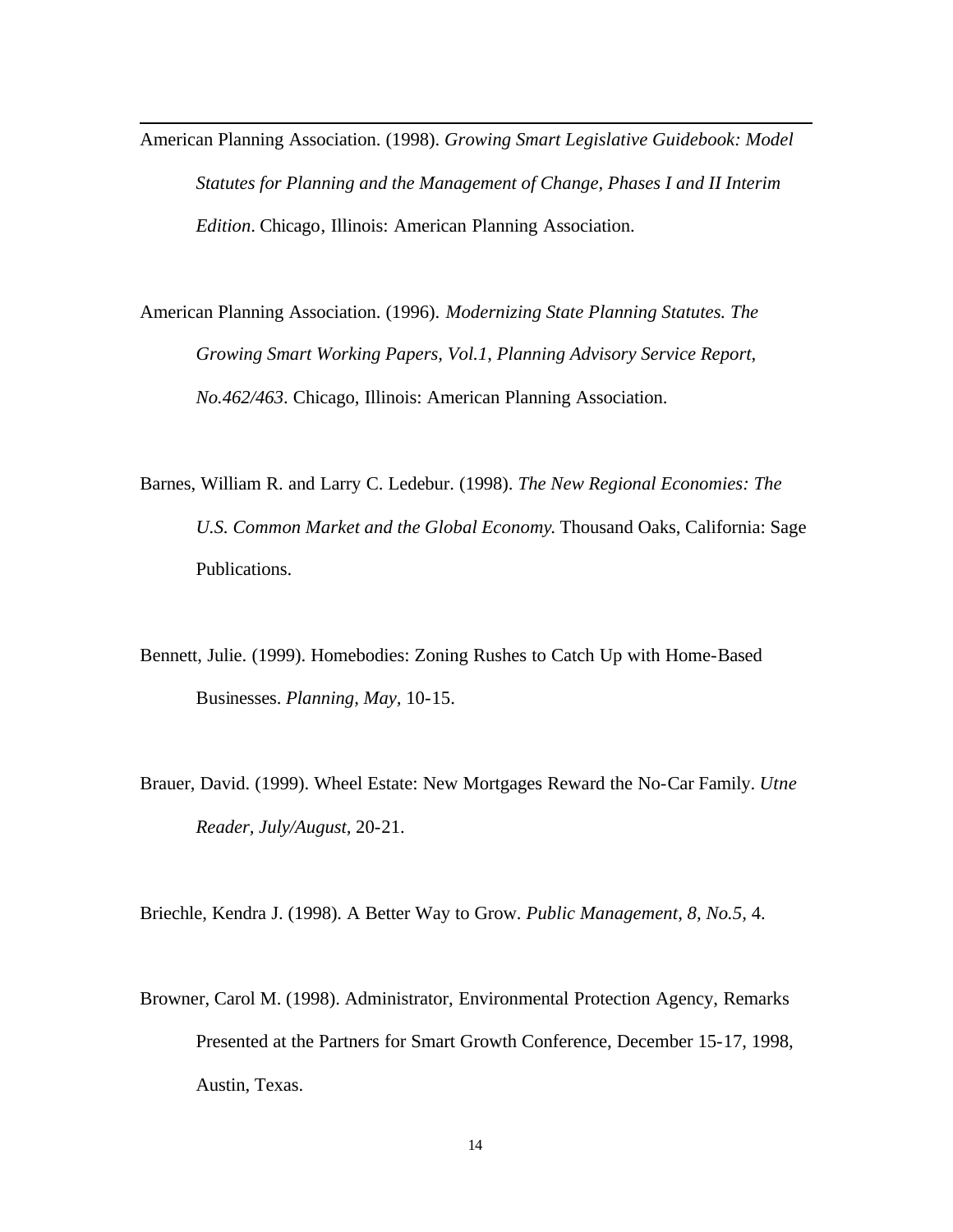Campbell, Frieda. (1998). Perspectives – Smart Growth, Stupid Policy. *Regulation, Spring,* 10.

l

- Froehlich, Maryann. (1998). Smart Growth: Why Local Governments are Taking A New Approach to Managing Growth in their Communities. *Public Management, 80, No.5,* 5-9.
- Glendening, N. Parris. (1997). A New Smart Growth Culture for Maryland. *Spectrum: The Journal of State Government, 70, No.3,* 32.

Hayward, Steven. (1999). Suburban Legends. *National Review,51* 35-6.

- Henton, Doug and Kim Walesh. (1998). *Linking the New Economy to the Livable Community.* San Francisco, California: The James Irvine Foundation.
- Ihlanfeldt, Keith R. (1995). The Importance of the Central City to the Regional and National Economy: A Review of the Arguments and Empirical Evidence. *Cityscape, 11, No.2,* 125-143.
- Jonas, Andrew E.G. and David Wilson, editors. (1999). The City as Growth Machine: Critical Reflections Two Decades Later in *The Urban Growth Machine: Critical*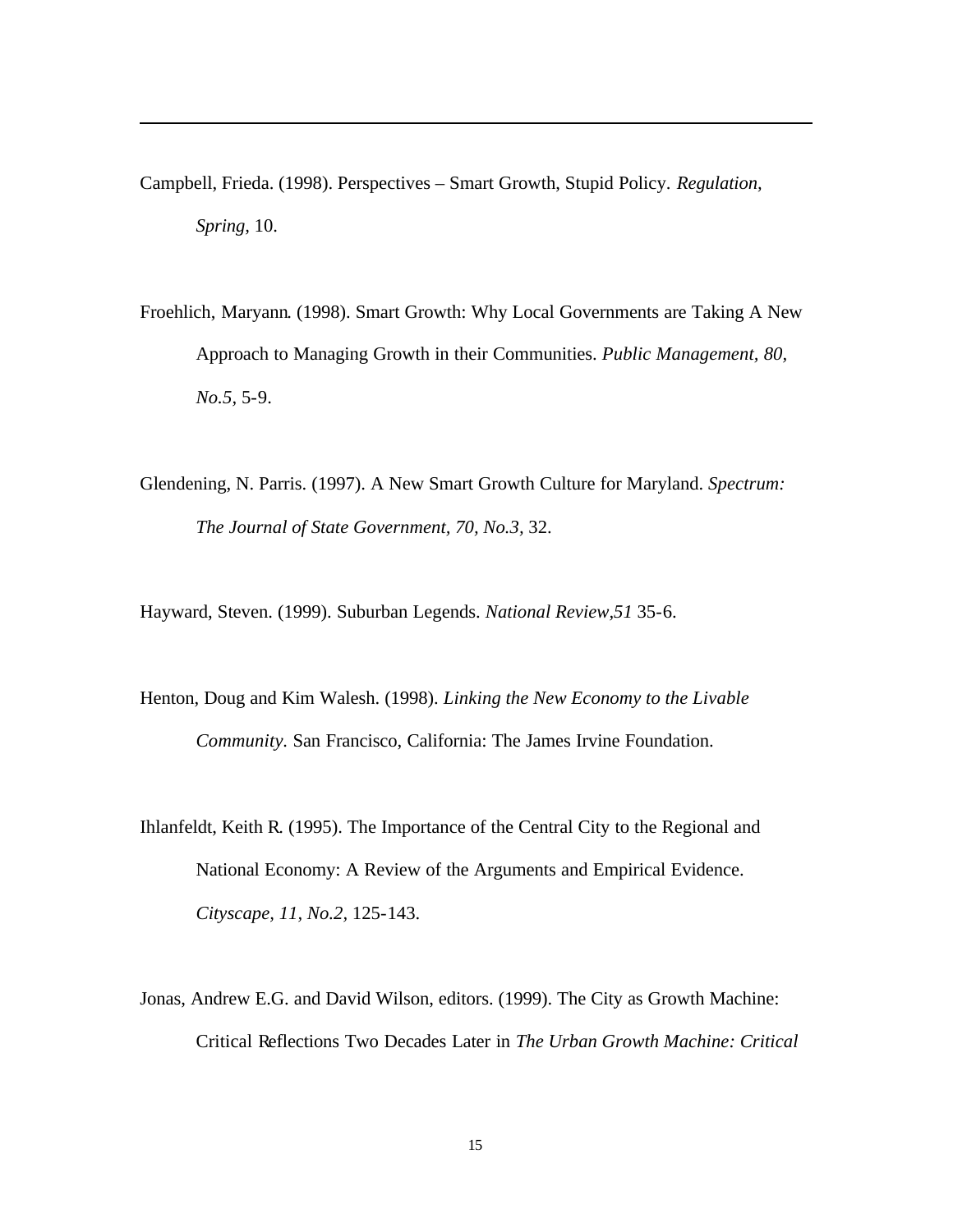*Perspectives Two Decades Later*. Albany, New York: State University of New York Press.

Lacayo, Richard. (1999). The Brawl Over Sprawl. *Time, 153, No.11,* 44-8.

l

- Logan, John R., Rachel Bridges Whaley and Kyle Crowder. The Character and Consequences of Growth Regimes in Jonas, Andrew E.G. and David Wilson, editors. (1999). *The Urban Growth Machine: Critical Perspectives Two Decades Later*. Albany, New York: State University of New York Press.
- Masura, Steven M., AICP. (2000). Smart Growth: Missing Links and Next Steps. *American Planning Association California Planner, March/April,* 5.
- Moe, Richard, President, National Trust for Historic Preservation, (1996). Growing Smarter: Fighting Sprawl and Restoring Community in America. Address Presented to San Joaquin Valley Town Hall Fresno, California, November 20, 1996.
- Ohmae, Kenichi. (1995). *The End of the Nation State: The Rise of Regional Economies*. New York: Free Press.

O'Malley, Sharon. (1998). Sprawl: Smart Growth. *Builder, 21, No.9,* 90.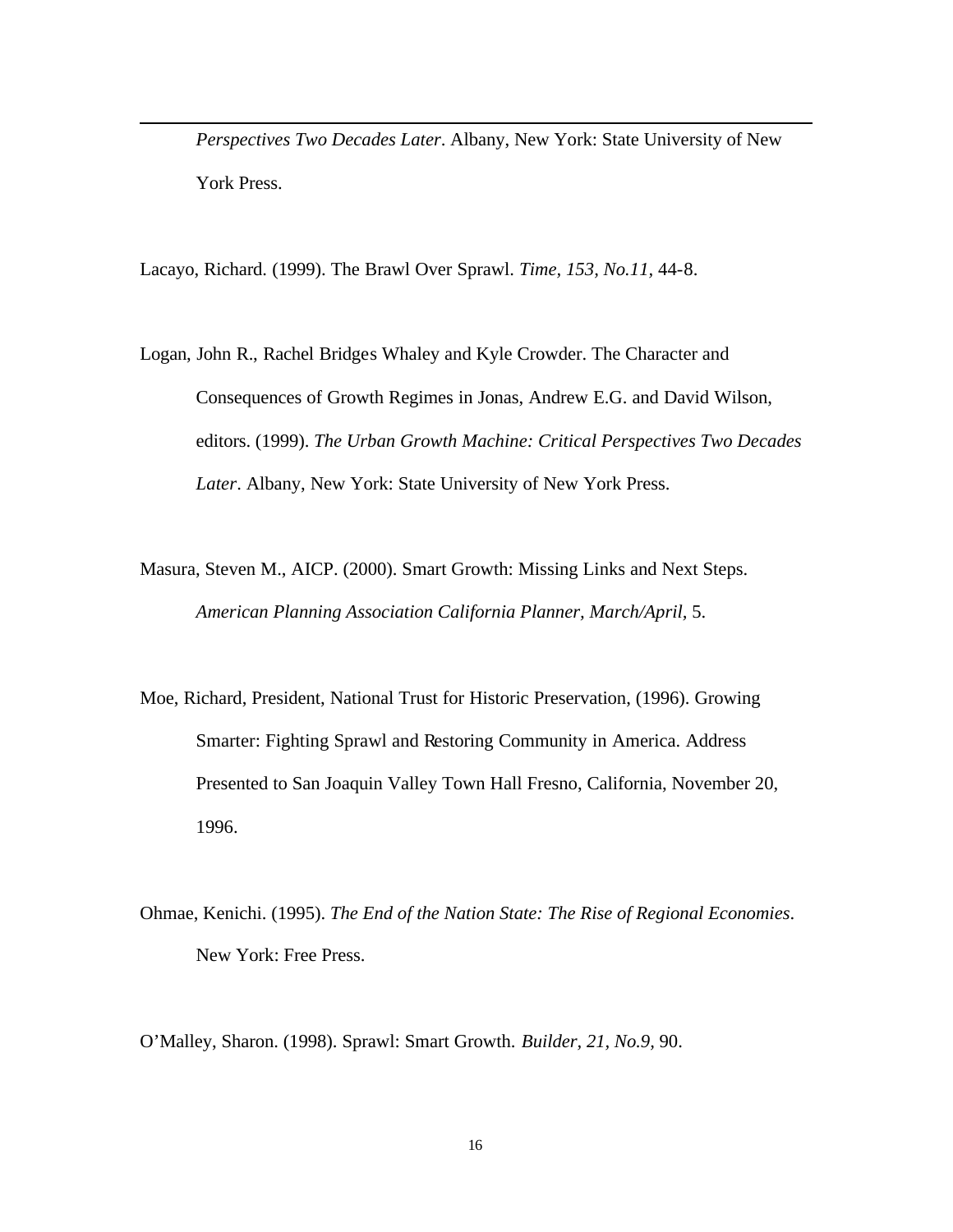Wackernagel, Mathis and William E. Rees. (1996). *Our Ecological Footprint: Reducing Human Impact on the Earth.* Gabriola Island, British Columbia: New Society Publishers.

Youth, Howard. (1998). Unusual Habitats. *National Wildlife, 37, No.4,* 18-19.

#### **WebSites**

l

American Farmland Trust http://www.farmland.org

California Senate http://www.sen.ca.gov

Center for Neighborhood Technology http://www.cnt.org.lem

The Colorado SmartGrowth home page http://www.state.co.us/smartgrowth/whalltls.htm

EcoCity Cleveland http://cua6.csuohio.edu/%7Eecocity

ECOS/AASHTO Conference on Smart Growth 1998 www.smartgrowth.org

Farmland Protection Toolbox http://farm.fic.niu.edu

GEO Network www.geonetwork.org

The Global Action and Information Network http://www.igc.apc.org/gain/

GreenClips .111.01.13.99 and .121.06.02.99 http://www.greendesign.net

Historic Preservation materials http://www.preservenet.cornell.edu

Information Habitat http://www.igc.apc.org/habitat/concept/index.html

International Council for Local Environmental Initiatives http://www.iclei.org/

League of Women Voters, Boulder County, Colorado http://bcn.boulder.co.us/lwv

University of Nebraska-Lincoln http://www.unl.edu/